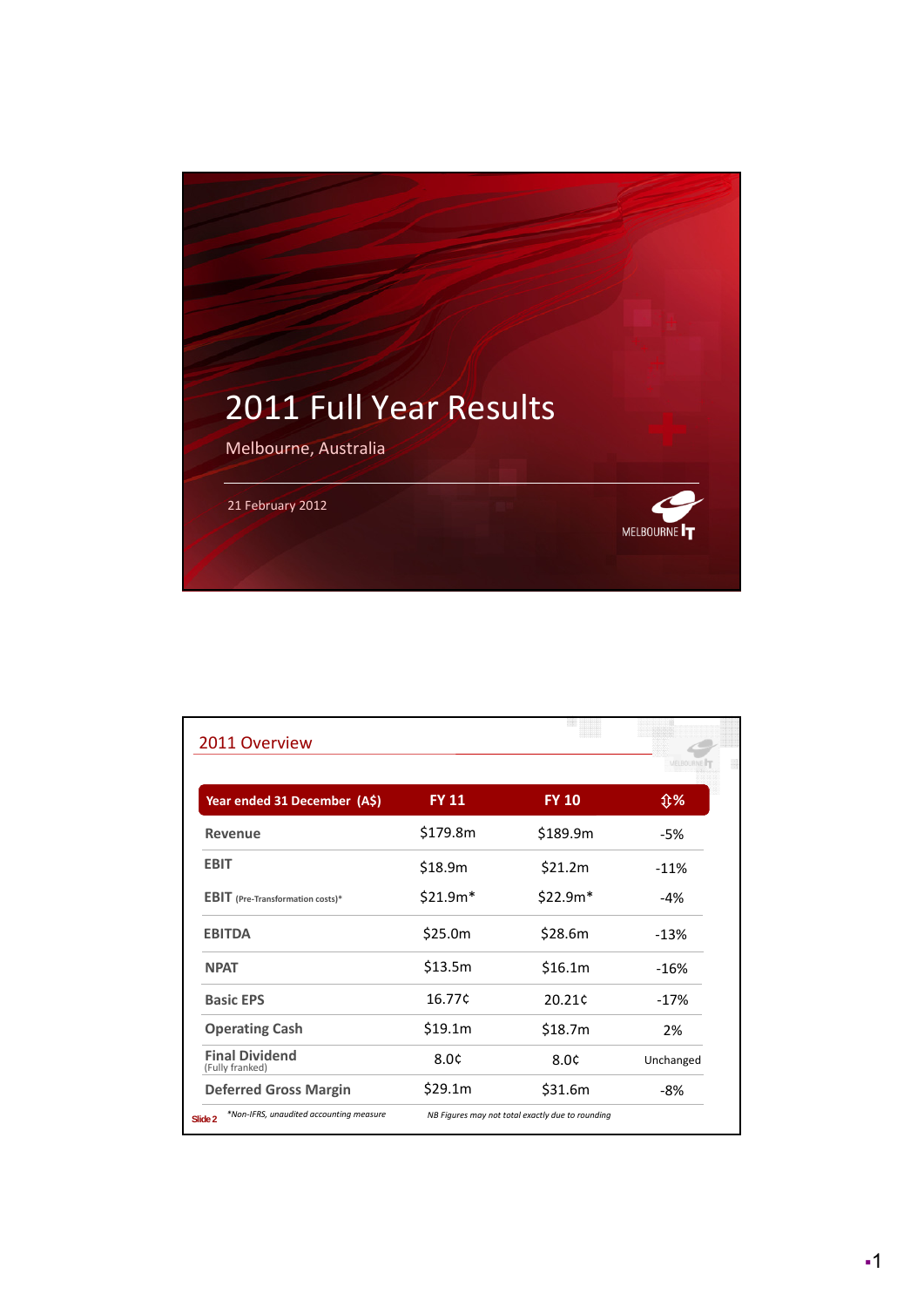|                               |              |                 | MELBOURNE |  |
|-------------------------------|--------------|-----------------|-----------|--|
| Year ended 31 December (A\$)  | <b>FY 11</b> | <b>FY 10</b>    | <b>Û%</b> |  |
| Revenue                       | \$179.8m     | \$189.9m        | -5%       |  |
| <b>Digital Brand Services</b> | \$55.3m      | \$51.1m         | 8%        |  |
| <b>Enterprise Services</b>    | \$26.8m      | \$31.6m         | $-15%$    |  |
| SMB / GPS                     | \$89.4m      | \$98.6m         | $-9%$     |  |
| <b>For The Record</b>         | \$7.8m       | \$7.9m          | $-1%$     |  |
| Interest and Other Income     | \$0.4m       | \$0.7m          | $-43%$    |  |
| <b>EBIT</b>                   | \$18.9m      | \$21.2m         | $-11%$    |  |
| <b>Digital Brand Services</b> | \$9.0m       | \$6.4m\$        | 41%       |  |
| <b>Enterprise Services</b>    | \$1.7m       | \$3.5m          | $-51%$    |  |
| SMB / GPS                     | \$15.4m      | \$17.7m         | $-13%$    |  |
| For The Record                | \$1.2m       | 50 <sub>m</sub> | N/A       |  |
| <b>Corporate Overhead</b>     | $-55.4m$     | $-54.6m$        | $-17%$    |  |
| <b>Transformation Costs</b>   | $-53.0m**$   | $-51.7m**$      | $-76%$    |  |

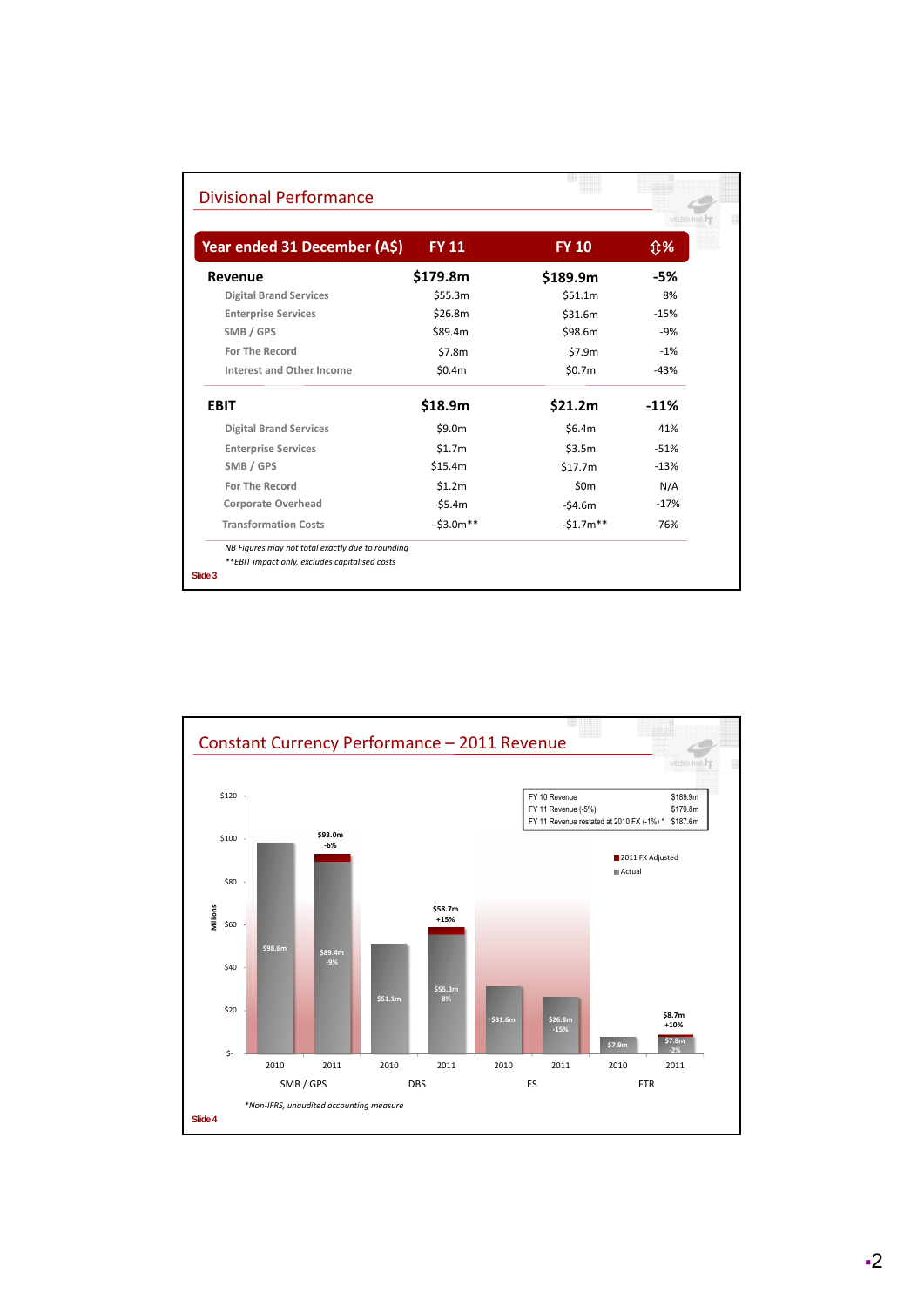

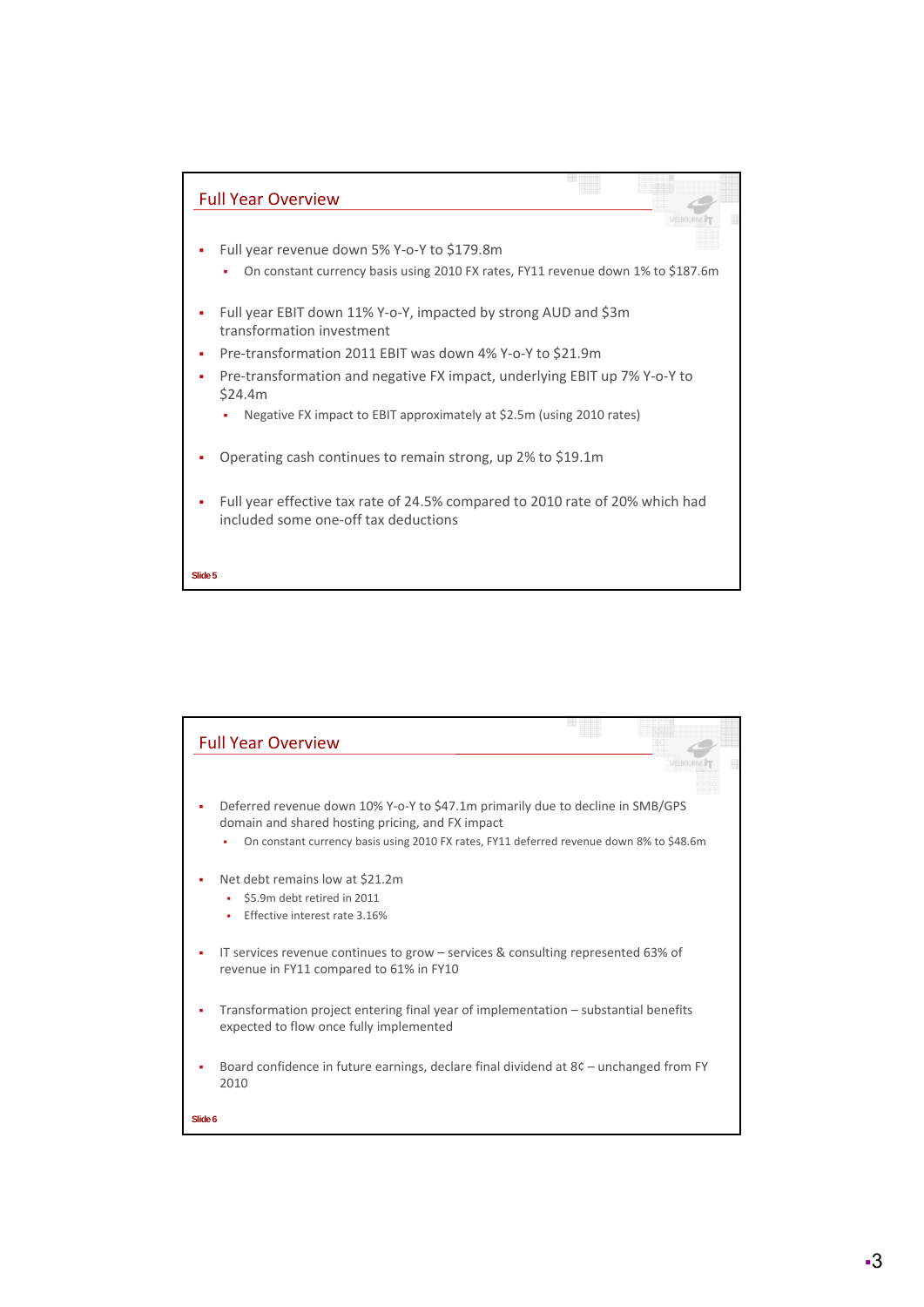|                                            |           |                     |          |                     | MELBOURNE <sup>1</sup> |
|--------------------------------------------|-----------|---------------------|----------|---------------------|------------------------|
|                                            | H1 2010   | H <sub>2</sub> 2010 | H1 2011  | H <sub>2</sub> 2011 | <b>Trend</b>           |
| <b>Revenue</b>                             | \$98.1m   | \$91.7m             | \$87.6m  | \$92.2m             |                        |
| <b>EBIT</b>                                | \$10.0m   | \$11.1m             | \$7m     | \$11.9m             |                        |
| <b>EBIT</b><br>(Pre-Transformation costs)* | $$10.6m*$ | $$12.3m*$           | $$8.5m*$ | $$13.4m*$           |                        |
| <b>EBITDA</b>                              | \$14.1m   | \$14.5m             | \$10.2m  | \$14.8m             |                        |
| <b>NPAT</b>                                | \$7.0m    | \$9.1m              | \$4.9m   | \$8.6m              |                        |
| <b>Basic EPS</b>                           | 8.8C      | 11.41 <sup>c</sup>  | 6.16¢    | 10.54c              |                        |
| <b>Operating Cash</b>                      | \$11.5m   | \$7.2m              | \$8.4m   | \$10.7m             |                        |

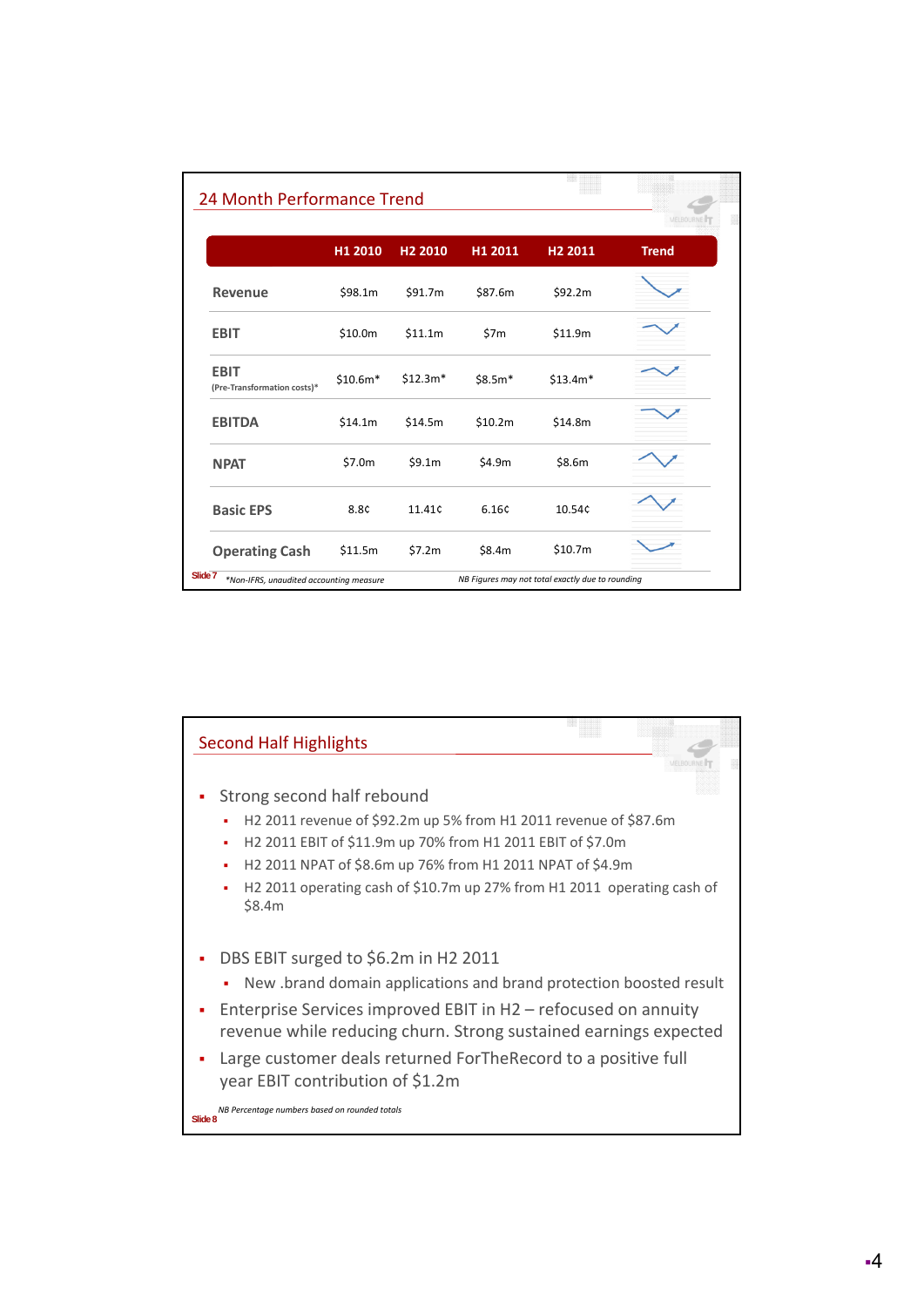| Number 1 global digital brand manager                                                                                                                                                     |                                                                                                                                                                                        |              |        |                                                             |
|-------------------------------------------------------------------------------------------------------------------------------------------------------------------------------------------|----------------------------------------------------------------------------------------------------------------------------------------------------------------------------------------|--------------|--------|-------------------------------------------------------------|
|                                                                                                                                                                                           | <b>FY 11</b>                                                                                                                                                                           | <b>FY 10</b> | Change |                                                             |
| Revenue                                                                                                                                                                                   | \$55.3m                                                                                                                                                                                | \$51.1m      | 8%     |                                                             |
| <b>EBIT Contribution</b>                                                                                                                                                                  | \$9.0m                                                                                                                                                                                 | \$6.4m       | 41%    |                                                             |
| ٠<br>of \$24.8m<br>×<br>\$2.8m<br>in H2                                                                                                                                                   | H2 2011 revenue \$30.5m up 23% on H1 2011 revenue<br>H <sub>2</sub> 2011 EBIT \$6.2m up 121% on H <sub>1</sub> 2011 EBIT of<br>First half investment in .brand TLD leadership pays off |              |        |                                                             |
| FY11 revenue grew 15% Y-o-Y on constant currency<br>basis using 2010 exchange rates<br>New brand opportunity expected to deliver further<br>significant revenue growth in 2012 and beyond |                                                                                                                                                                                        |              |        |                                                             |
| new TLD applications<br>Slide 9                                                                                                                                                           | Global brands engaging with DBS for more than 120                                                                                                                                      |              |        | $\triangleright$ 3,800+ customers<br>99.9% client retention |

| <b>Digital Brand Services (DBS)</b><br>Number 1 global digital brand manager                                                                                |                                                                         |              |        |                        |
|-------------------------------------------------------------------------------------------------------------------------------------------------------------|-------------------------------------------------------------------------|--------------|--------|------------------------|
|                                                                                                                                                             | <b>FY 11</b>                                                            | <b>FY 10</b> | Change |                        |
| Revenue                                                                                                                                                     | \$55.3m                                                                 | \$51.1m      | 8%     |                        |
| <b>EBIT Contribution</b>                                                                                                                                    | \$9.0m                                                                  | \$6.4m       | 41%    |                        |
| Brand & Reputation Protection Services revenue up<br>16% Y-o-Y to \$9.5m from \$8.2m*<br>Web Traffic Services revenue up 74% Y-o-Y to \$1.6m<br>from \$919k |                                                                         |              |        |                        |
| Digital brands under management rose 6% to 620k<br>from 583k Y-o-Y                                                                                          |                                                                         |              |        |                        |
| 268 new customers added in 2011 including Dow<br>Corning, StarHub, Virgin Enterprises Limited, George<br><b>Weston Foods</b>                                |                                                                         |              |        | 3,800+ customers       |
| Slide 10                                                                                                                                                    | *FY10 BPRS revenues restated (previously reported gross sales in error) |              |        | 99.9% client retention |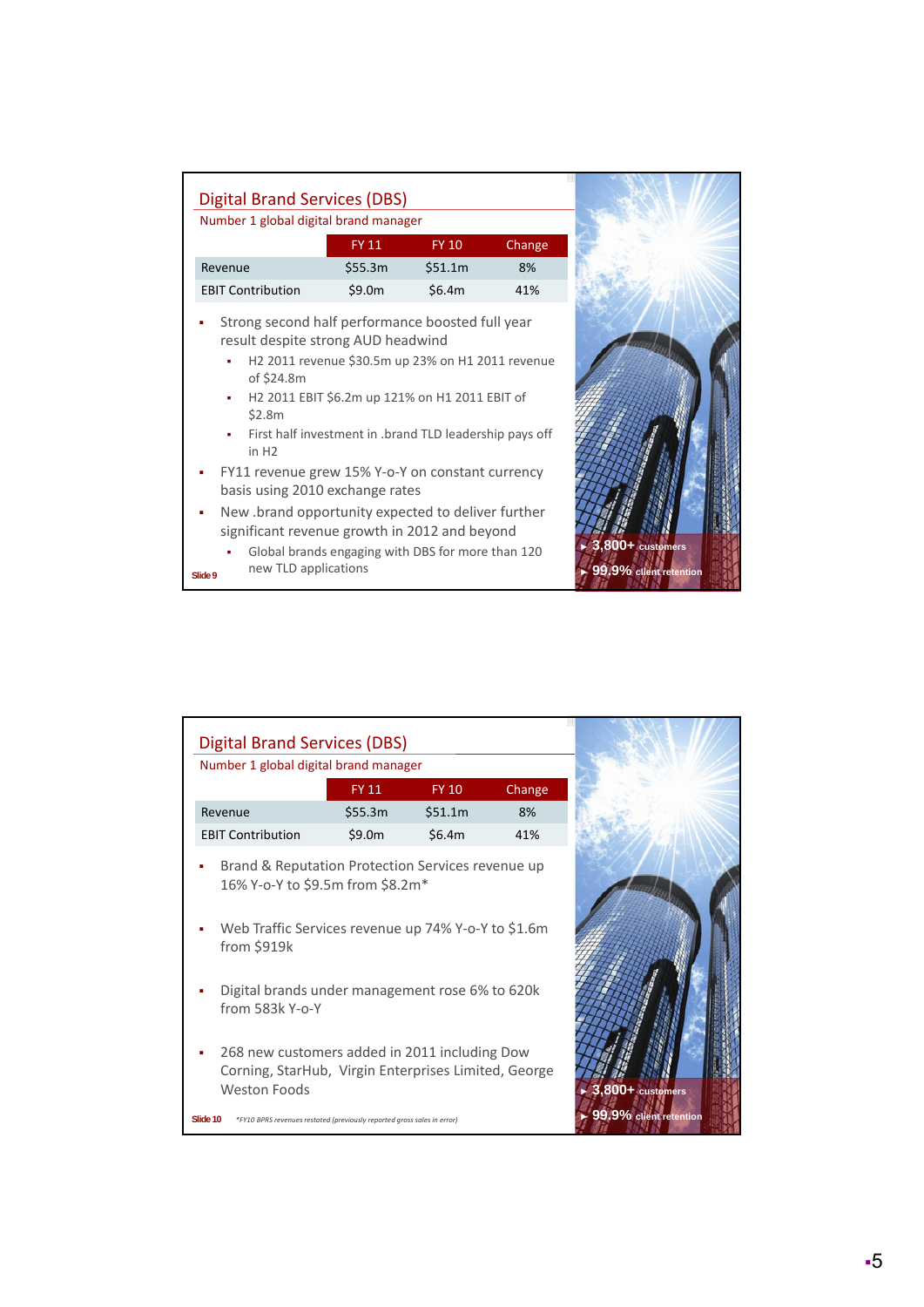| <b>Enterprise Services</b>                                                                                                                               |                                          |                                                                                                                      |        |
|----------------------------------------------------------------------------------------------------------------------------------------------------------|------------------------------------------|----------------------------------------------------------------------------------------------------------------------|--------|
|                                                                                                                                                          | <b>FY 11</b>                             | <b>FY 10</b>                                                                                                         | Change |
| Revenue                                                                                                                                                  | \$26.8m                                  | \$31.6m                                                                                                              | $-15%$ |
| <b>EBIT Contribution</b>                                                                                                                                 | \$1.7m                                   | \$3.5m                                                                                                               | $-51%$ |
| Absence of larger project contracts in 2011 contributed to<br>revenue shortfall<br>Refocused effort on annuity revenue delivered stronger second<br>half |                                          | One off project revenue down 74% Y-o-Y to \$1.6m from \$6.2m                                                         |        |
| ٠<br>٠<br>\$441,000 to \$507,000                                                                                                                         |                                          | H2 2011 EBIT of \$1.3m up 325% from H1 2011 EBIT of \$0.4m<br>New monthly recurring revenue wins grew 15% Y-o-Y from |        |
| ٠                                                                                                                                                        | and now at historically low levels       | H1 hosting churn arrested – down 69% in H2 to \$15k per month                                                        |        |
| ٠<br>management re-organisation                                                                                                                          |                                          | Division benefitting from significant leadership, sales and account                                                  |        |
| ٠                                                                                                                                                        | seriously investing in online strategies | Significant opportunities emerging as traditional businesses begin                                                   |        |
| ISO 9001 certification achieved                                                                                                                          |                                          |                                                                                                                      |        |
| 182 contracts signed in 2011 with new customers including<br>CUA, Essential Services Commission (Victoria)<br><b>Slide 11</b>                            |                                          |                                                                                                                      |        |

Ŷ

**Slide 11**

Enterprise Services 2011 Annuity Growth v Churn 600,000 500,000 400,000 300,000  $-2011$  Cum. NMRR  $-2011$  Cum. Churn 200,000 100,000  $\overline{R}$ k Jan Feb Mar Apr May Jun Jul Aug Sep Oct Nov Dec ► **3 enterprise-class data centres** ► **99.979% platform stabilitySlide 12**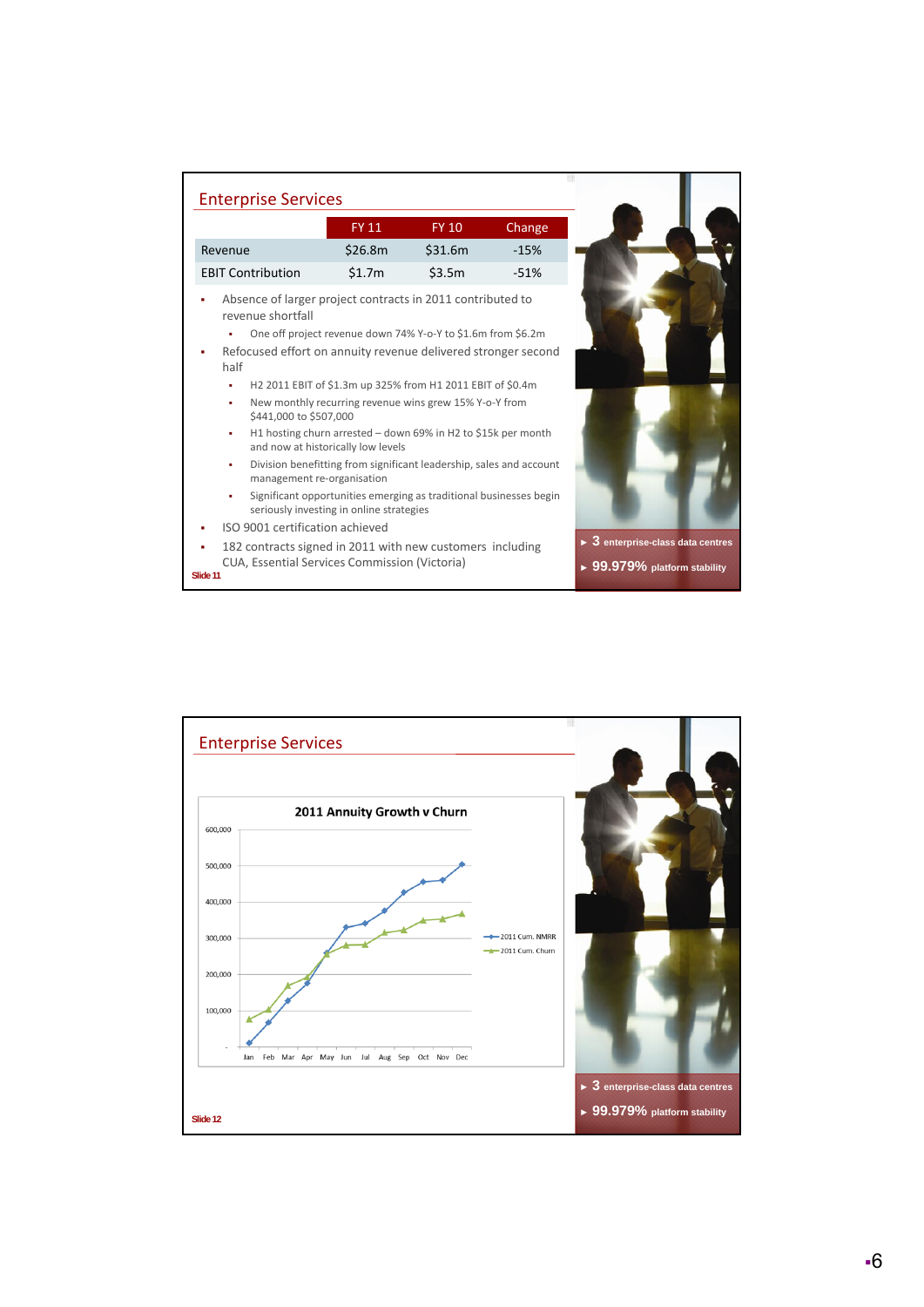|                                                                                                                                                                                                                                                              |              | Australia's #1 SMB hosting company and the world's #1 domain reseller provider |        |
|--------------------------------------------------------------------------------------------------------------------------------------------------------------------------------------------------------------------------------------------------------------|--------------|--------------------------------------------------------------------------------|--------|
|                                                                                                                                                                                                                                                              | <b>FY 11</b> | <b>FY 10</b>                                                                   | Change |
| Revenue                                                                                                                                                                                                                                                      | \$89.4m      | \$98.6m                                                                        | $-9%$  |
| <b>EBIT Contribution</b>                                                                                                                                                                                                                                     | \$15.4m      | \$17.7m                                                                        | $-13%$ |
| SMB FY2011 EBIT down 12% to \$8.3m Y-o-Y from \$9.4m<br>GPS FY2011 EBIT down 14% to \$7.1m Y-o-Y from \$8.3m<br>SMB/GPS revenue impacted by strong Australian Dollar<br>FY2011 revenue down 6% to \$93m on constant currency<br>performance using 2010 rates |              |                                                                                |        |
| Domain registration revenue down 13% to \$54.0m from<br>\$61.8m<br>Partner domain names under management down 12% to 3.6m<br>from 4.1m following slowdown in major reseller activity                                                                         |              |                                                                                |        |

| SMB / GPS                                                                                                                                                           |                                                                                                                      |              |        |
|---------------------------------------------------------------------------------------------------------------------------------------------------------------------|----------------------------------------------------------------------------------------------------------------------|--------------|--------|
| Australia's #1 SMB hosting company and the world's #1 domain reseller provider                                                                                      |                                                                                                                      |              |        |
|                                                                                                                                                                     | <b>FY 11</b>                                                                                                         | <b>FY 10</b> | Change |
| Revenue                                                                                                                                                             | \$89.4m                                                                                                              | \$98.6m      | $-9%$  |
| <b>EBIT Contribution</b>                                                                                                                                            | \$15.4m                                                                                                              | \$17.7m      | $-13%$ |
| SMB ARPU remained steady Y-o-Y at \$301 despite commoditisation<br>of domains and base hosting – offset by growth in higher-margin<br>SMB online marketing services | Search Engine Marketing (SEM) sales up 9% Y-o-Y to \$2.1m<br>SEM, SaaS and premium email sales up 2% Y-o-Y to \$7.7m |              |        |
| SMB hosting revenue rebounded in second half                                                                                                                        | H2 2011 \$4.7m up 7% on H1 2011 \$4.4m                                                                               |              |        |
| Expanding in emerging markets with new partners signed in<br>Philippines and India                                                                                  |                                                                                                                      |              |        |
| Successful H2 pilot of outsourced Level 1 SMB support to Manila<br>helped improve service and reduce support overhead                                               |                                                                                                                      |              |        |
|                                                                                                                                                                     | By end H1 2012, 35 FTE will be based offshore to cover Level 1 Support                                               |              |        |
| Slide 14                                                                                                                                                            |                                                                                                                      |              |        |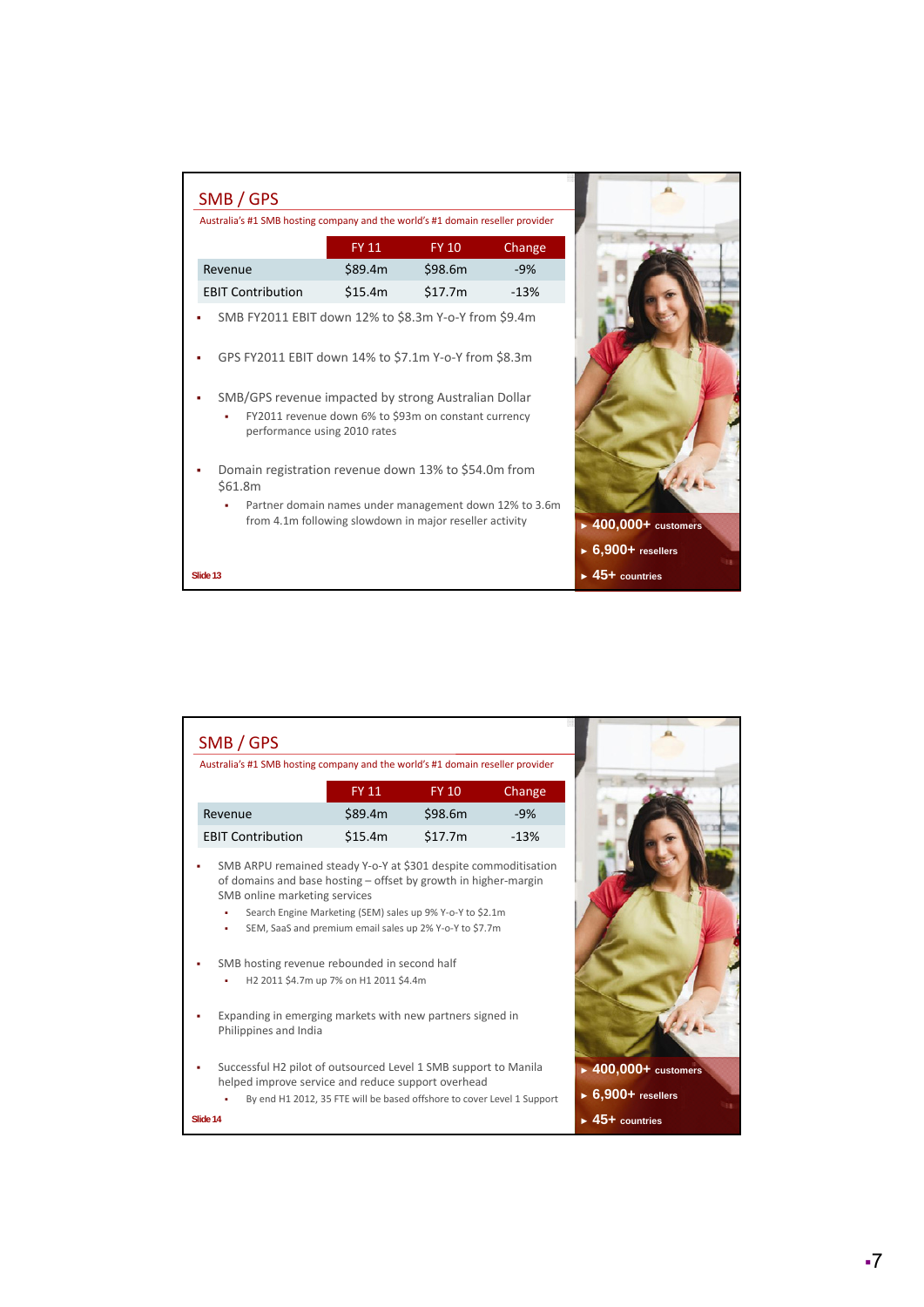| Number 1 courtroom digital recording company                                        |                                                                                                                 |                 |        |                                              |
|-------------------------------------------------------------------------------------|-----------------------------------------------------------------------------------------------------------------|-----------------|--------|----------------------------------------------|
|                                                                                     | <b>FY 11</b>                                                                                                    | <b>FY 10</b>    | Change |                                              |
| Revenue                                                                             | \$7.8m                                                                                                          | \$7.9m          | $-1%$  |                                              |
| <b>EBIT Contribution</b>                                                            | \$1.2m                                                                                                          | 50 <sub>m</sub> | N/A    |                                              |
| EBIT contribution returned to 2009 levels following difficult<br>2010               | Improved margin due to higher software sales mix in                                                             |                 |        |                                              |
| 2011                                                                                |                                                                                                                 |                 |        |                                              |
| On constant currency basis using 2010 rates, revenues up<br>10% Y-o-Y to \$8.7m     |                                                                                                                 |                 |        |                                              |
| Investments in reseller network boosted revenue in 2011                             |                                                                                                                 |                 |        |                                              |
| Large contracts signed with U.S. government agencies and<br>international customers |                                                                                                                 |                 |        |                                              |
| ٠                                                                                   | Continued international expansion with Slovenia's Ministry of<br>Justice rolling out FTR across 352 court rooms |                 |        |                                              |
| US public sector spending continues to be restrained                                |                                                                                                                 |                 |        | $\triangleright$ 22,500+ installed solutions |
|                                                                                     |                                                                                                                 |                 |        | $\triangleright$ 200+ global resellers       |

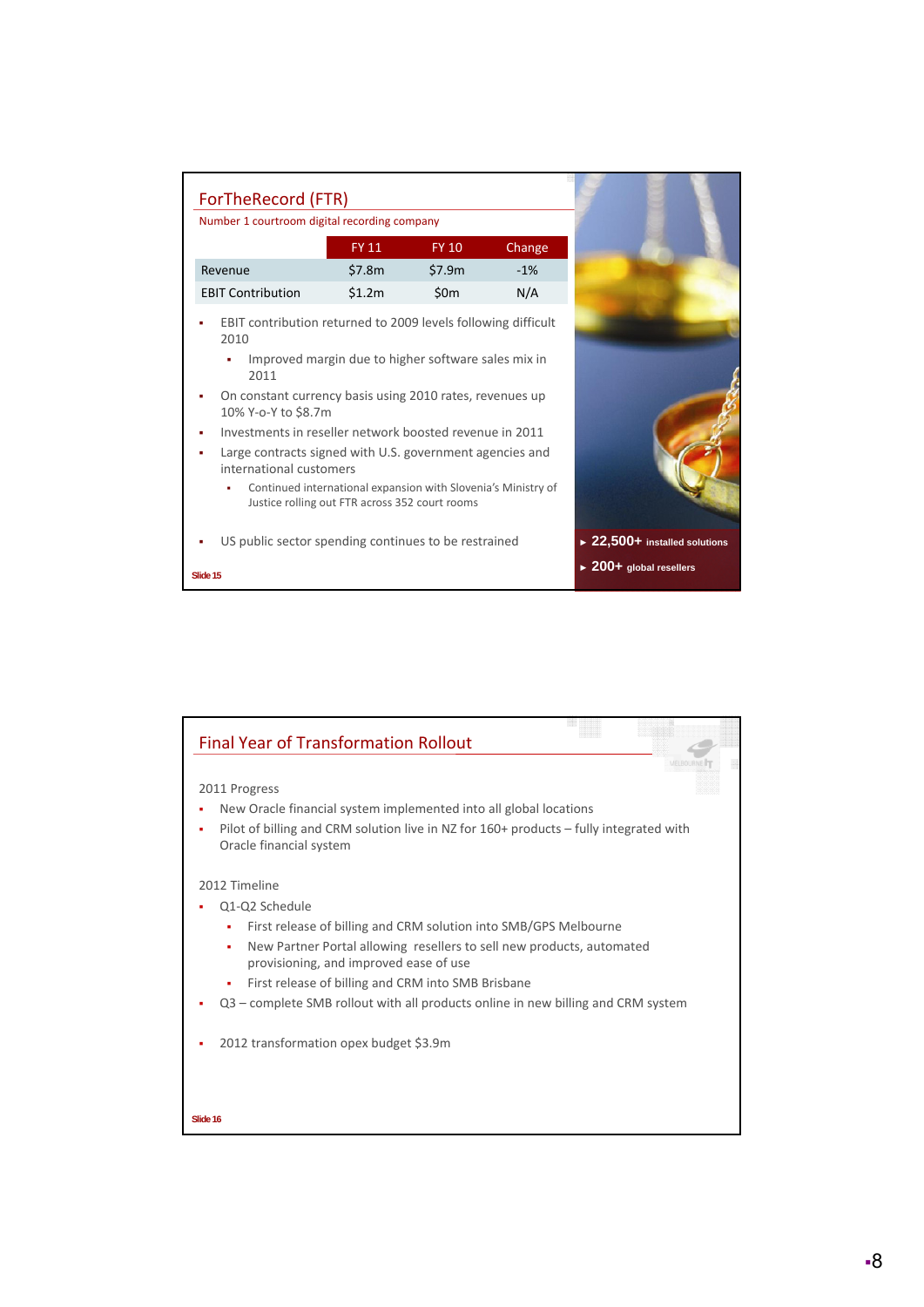

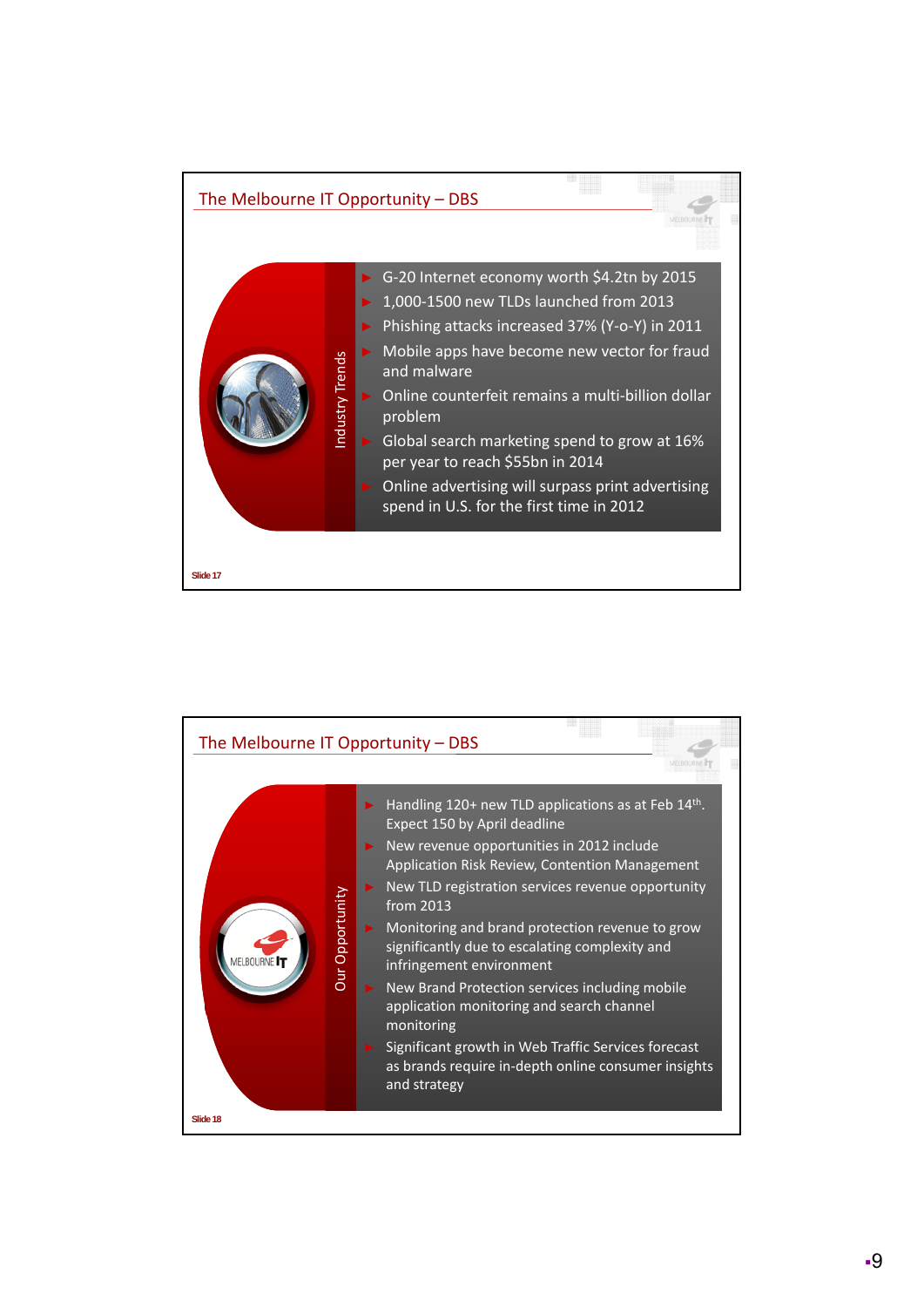

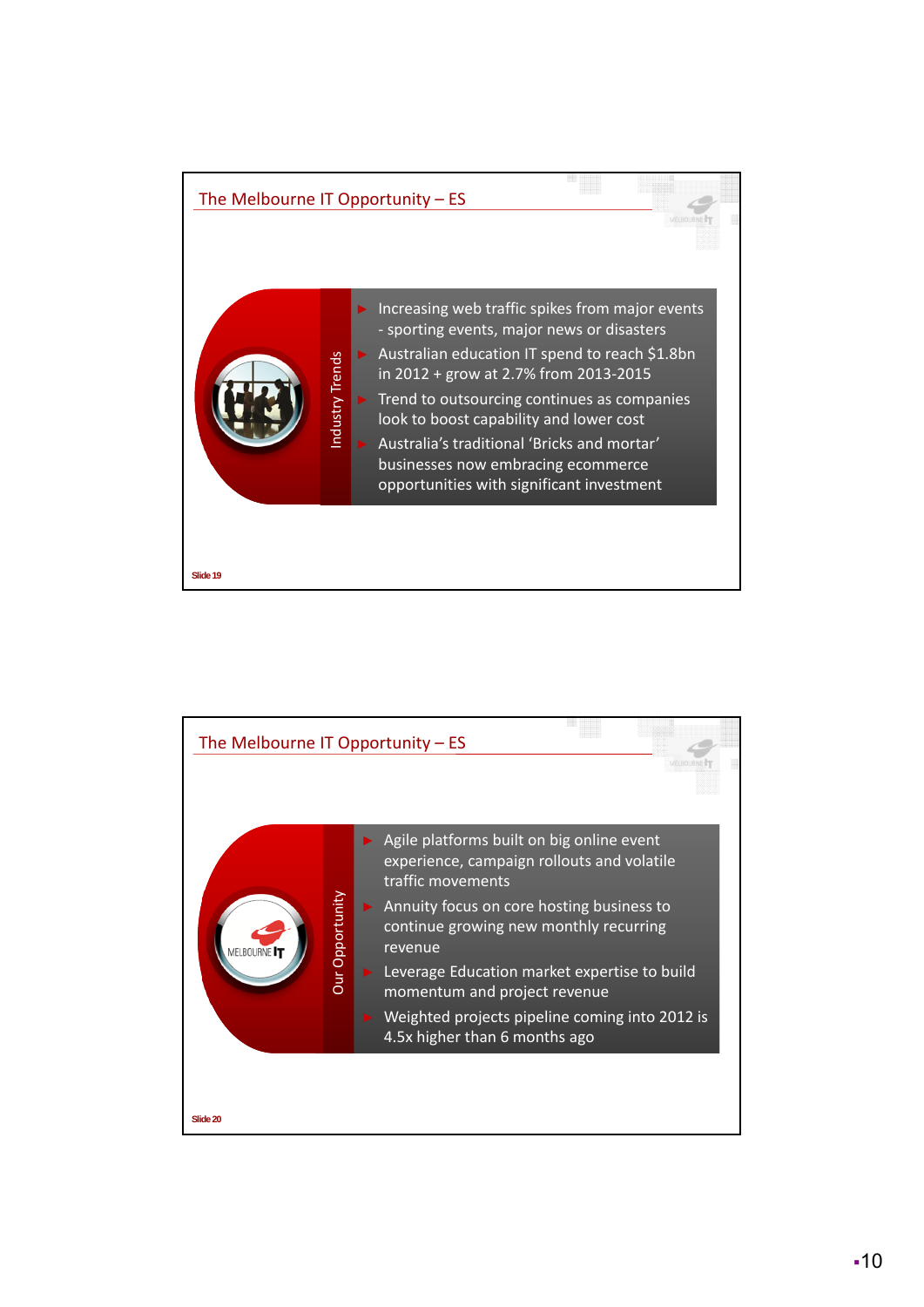

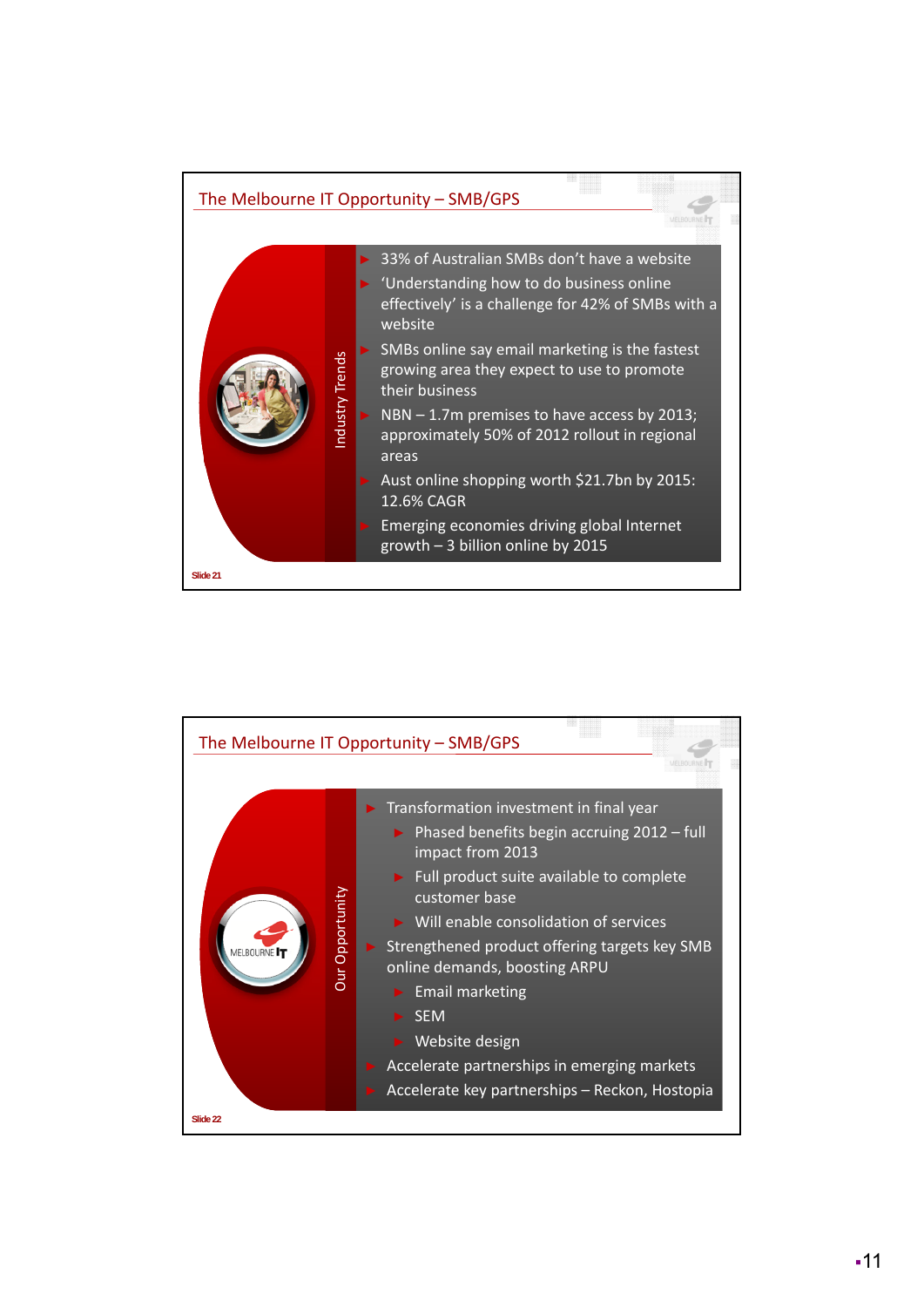

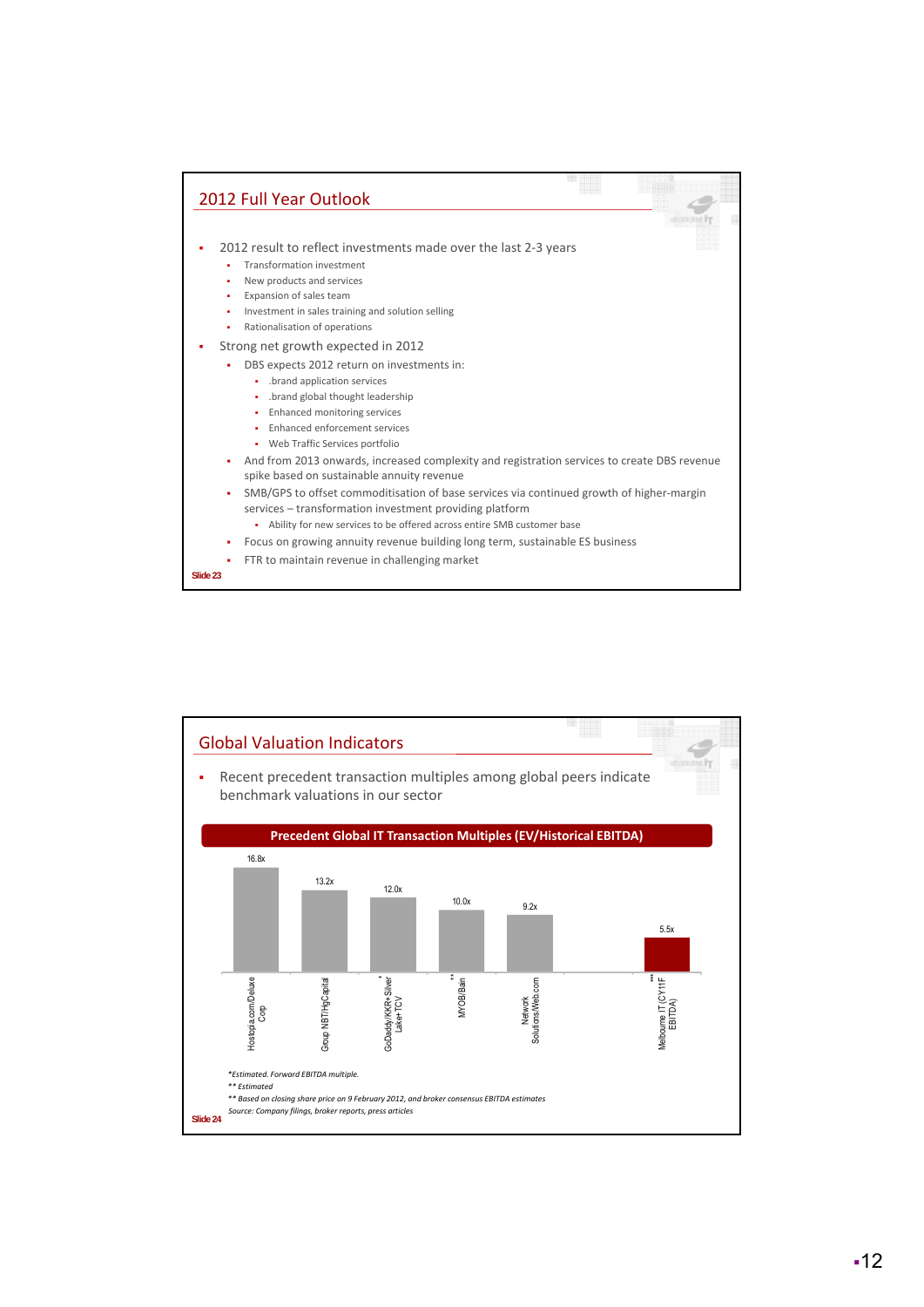

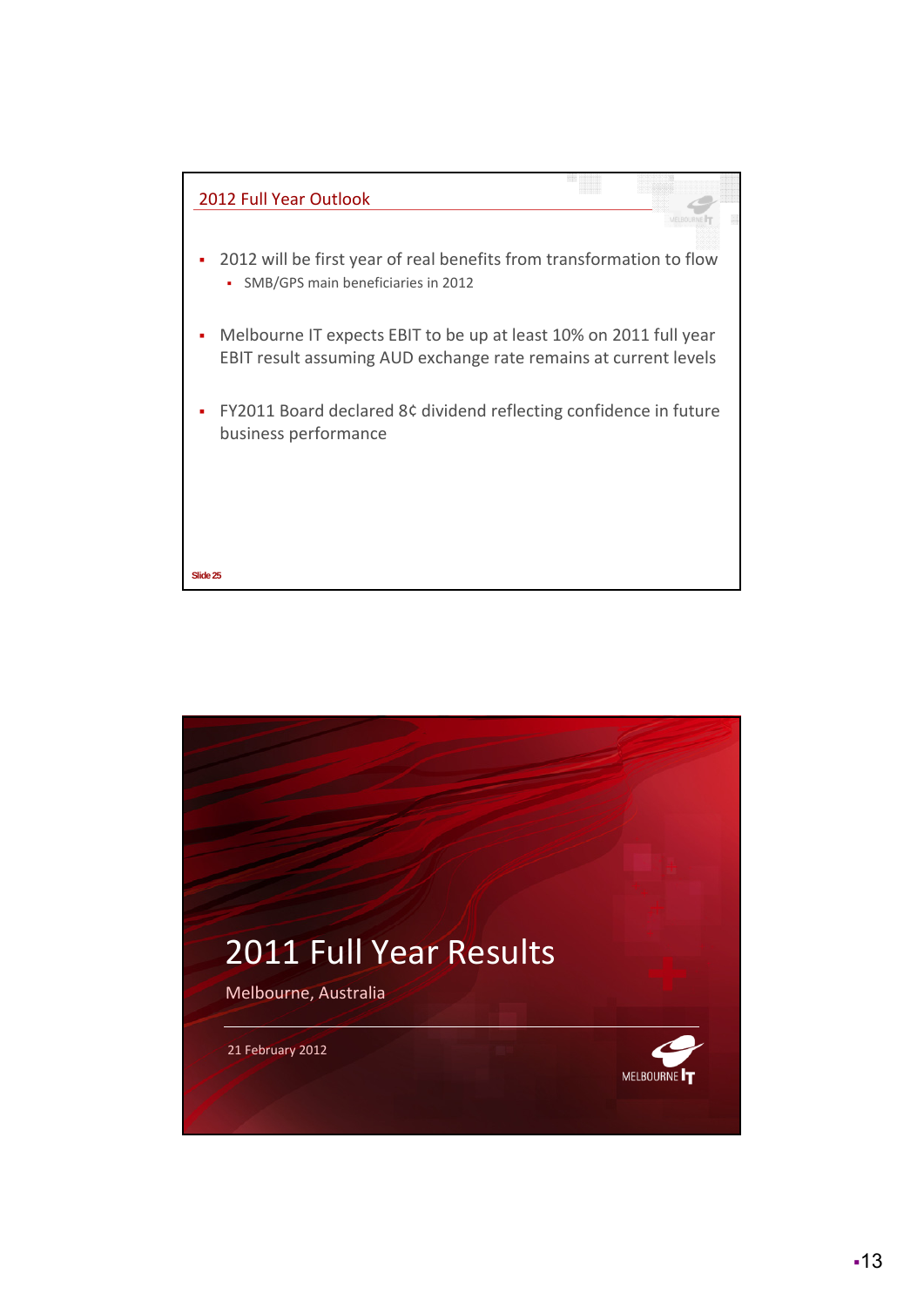